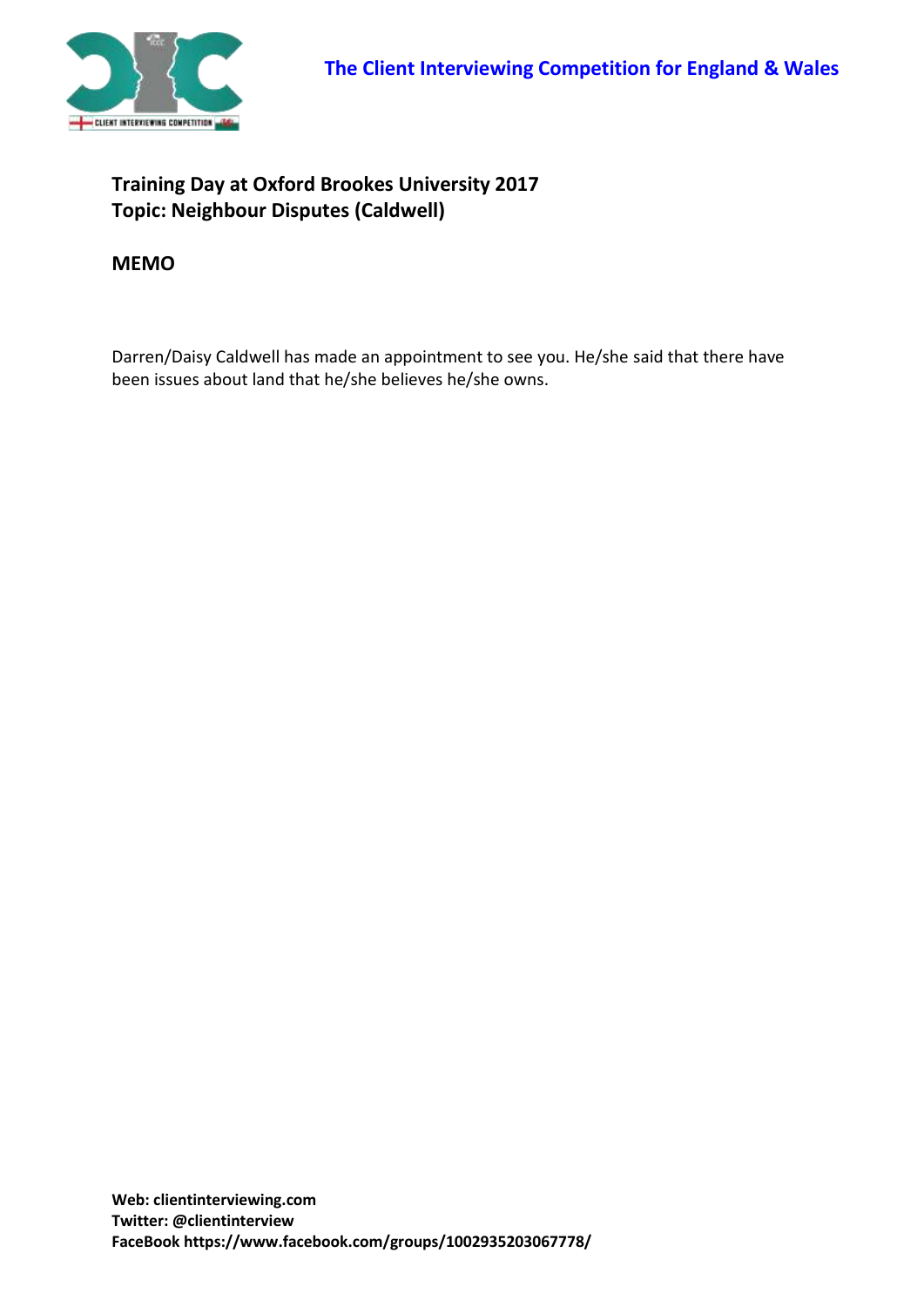

## **Training Day at Oxford Brookes University 2017 Topic: Neighbour Disputes (Caldwell)**

Your name is Darren/Daisy Caldwell. You are 29 and live at 64 Moss Lane, Oxford, OX5 6EF. Make up an e-mail address and a telephone number.

You bought your home 11 years ago, with a high mortgage and help from your parents. You have lived here since you were 18 and as it was a derelict when you first bought it, you have done a lot of work on it and turned it into a home. The main feature of concern today is the back garden. You have brought a plan but only show it if asked. Otherwise try to describe it.

The back garden is fifteen feet long from the house and then there is a hedge and then another 3 feet and then a fence. The fence borders a field. When you bought the property 11 years ago, you didn't ask any questions about the garden, but you thought that it was pretty obvious that the whole of the land back to the field was owned by you. Maybe you should have asked questions, but really, it didn't occur to you to ask such a dumb question!

You work as an off shore engineer- 9 days off shore drilling and 5 days back home, so your hours are not standard and as such you don't have normal evening and weekend interaction with neighbours. When back, you tend to have spent most of your time developing the property and as such you are aware of the importance of maintaining good relationships with neighbours. You have managed to do this and have avoided any disputes since moving in; a small miracle considering how much work you have done.

The area beyond the hedge really isn't that useful for much, but you use it for storing wood, under a tarp cover. It's nice to have, and it's good to have access to the field because you can cut across it to get to a main road by foot. The farmer has never objected to people doing this. You have used the land constantly for the past 11 years and none of the neighbours have ever objected.

A month ago, number 62 was bought by a Mr and Mrs Hoynes. You had planned to go and welcome them to the area but it coincided with a period where you were off-shore. When you got back you discovered to your horror that someone had blocked off the archway through your hedge and had put a new fence all the way across the back of the 15ft stretch. This meant that you could not access your land at the back.

You went to ask the neighbours if they knew what had happened; number 66 said no, but Mr Hoynes answered the door and said that he had done it. When you asked why he said that it was his land, and curtly shut the door. Later, he put a copy of his title deeds through the door confirming that the 3 ft at the back belongs to that property. Apparently it used to be the estate property and the strip used to be a path that ran all the way down the row of properties to the main road. All of the other properties got it sorted out about 30 years ago but whoever owned the property before you apparently didn't.